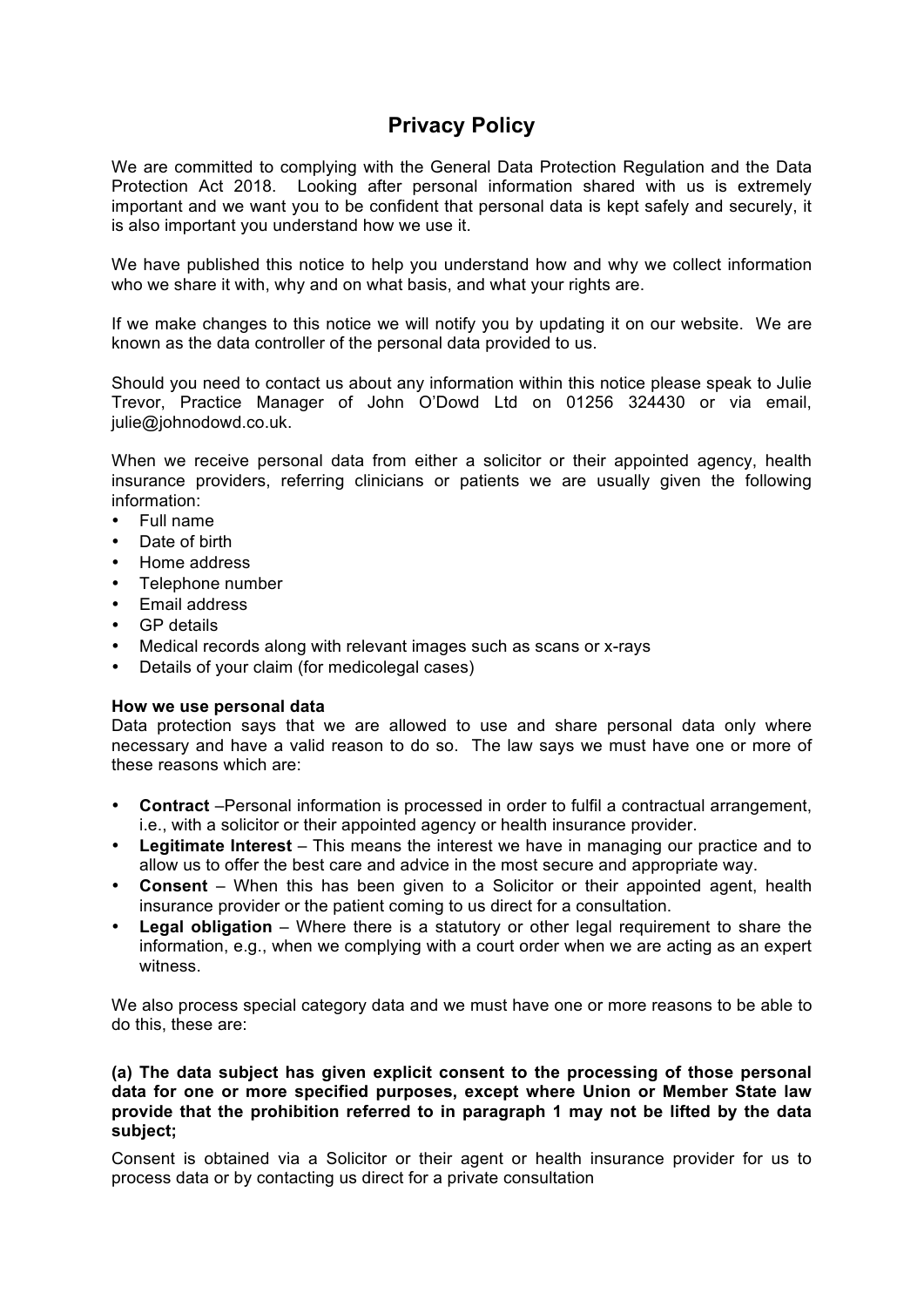# **(f) Processing is necessary for the establishment, exercise or defence of legal claims or whenever courts are acting in their judicial capacity;**

We need to process data in order to comply with court orders when acting as an expert witness

**(h) Processing is necessary for the purposes of preventive or occupational medicine, for the assessment of the working capacity of the employee, medical diagnosis, the provision of health or social care or treatment or the management of health or social care systems and services on the basis of Union or Member State law or pursuant to contract with a health professional and subject to the conditions and safeguards referred to in paragraph 3;**

We need to process data in order to offer the best care and medical advice

## **Who we share data with and why**

Our database which holds subject data is hosted by an IT software company called Clanwilliam Health (DGL) Ltd and we use their cloud technology. We have the appropriate contractual provisions in place to ensure both confidentiality and security of your information.

## **Healthcare Providers**

We share data with other health care providers when we refer on for further expert opinion or treatment and with selected hospitals and outpatient clinics when using their facilities to consult or treat our patients. All data is shared either via post or electronically ensuring data is password protected and/or encrypted.

## **Transfers to Third Countries**

Some data is transferred outside of the European Economic Union by our transcription company, DScribe, a secure, confidential, medical transcription service. All files are securely destroyed after 3 months from the date they are uploaded. Data is stored on secure servers within the UK for up to 3 months.

## **How long we keep information**

We retain information until we are informed in writing by the instructing solicitor or their appointed agency that a case has settled or has been withdrawn, all files are then securely shredded using our appointed shredding company, Shred on Site, who issue a certificate of destruction once files have been destroyed, electronic data is deleted. Private patient data is stored for a maximum of 8 years following the last consultation.

All data is stored electronically and on paper. Paper records are locked away securely in our notes store with very limited access.

# **Your rights**

You are entitled to request from us the following, known as your Data Subject Rights. There is more information regarding this from the ICO website, www.ico.org.uk.

## **Right of access**

To request access to personal information and how we process it

## **Right to Erasure (right to be forgotten)**

To have personal information erased. Please contact Julie Trevor, Practice Manager to discuss this further.

## **Right to rectification**

To have personal inaccurate data rectified